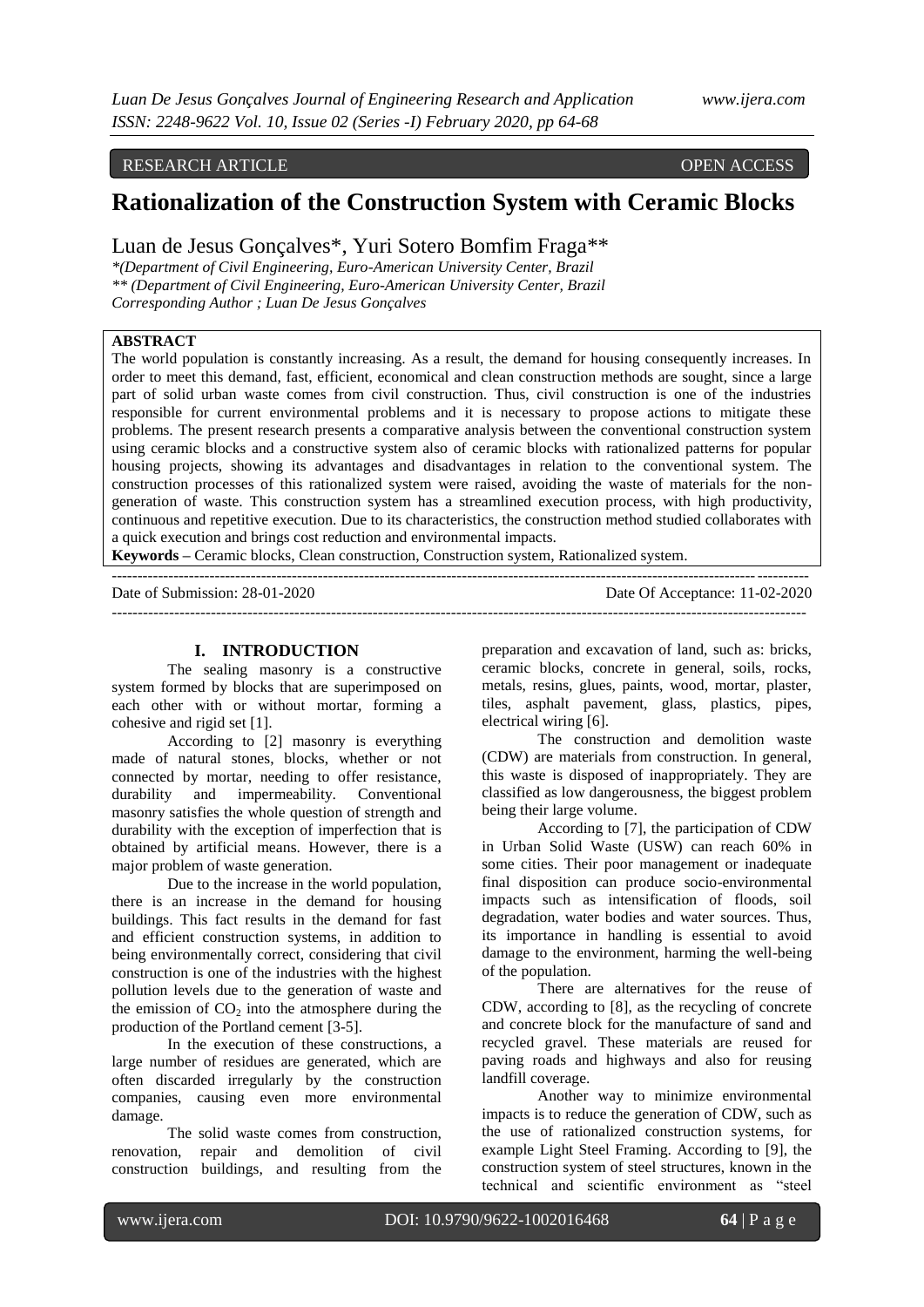framing", is a rationalized system of cold formed profiles of galvanized steel. In addition to this system, there are other methods disseminated in the literature and others little mentioned, such as the constructive system addressed in this research.

This research was motivated by the growing use of alternative construction systems in the world. Among the construction systems covered in the literature, it was decided to approach the rationalization of the construction system with ceramic blocks, as this material is the most used in brazilian enterprises.

Thus, the present research aims to compare the traditional construction method of ceramic block masonry executed in a conventional way and the rationalized construction method of ceramic block masonry adopted as a solution for a popular housing project in the state of Goiás, Brazil.

### **II. METHODOLOGY**

For the development of this research, scientific articles were searched with the following descriptors: constructive system, constructive method and rationalization. It was verified the importance of the use of alternative systems to the conventional system of ceramic blocks aiming at the reduction of the generation of solid residues through the rationalization of the construction systems.

From this, a case study of a building construction located in the state of Goiás/Brazil was carried out, which adopted a constructive system with ceramic blocks in a rationalized way. The constructive method used for this study was developed by the engineer Marcos Antunes de Almeida and has a patent at the National Institute of Industrial Property of Brazil (INPI/Brazil).

This construction system is called in portuguese "Casa Rápida – Construção Simplificada", in english "Quick House - Simplified Construction" and is based on three essential principles for civil construction: high speed of execution, low cost and little generation of solid waste. Thus, more information about this constructive method was sought through engineers who worked in the execution of this building construction, where you can find some technical characteristics of the built building.

From these procedures described above, the step-by-step for the implementation of this constructive system through figures was demonstrated, enabling the diffusion of this method among civil engineering professionals. A comparative study was carried out between the conventional ceramic block system and the precast ceramic block system.

# **III. RESULTS AND DISCUSSION**

For the beginning of the construction of the houses, the building was marked by a topography team with theodolite. After this stage, the execution of the radier (type of foundation used in the project) was carried out, as shown in fig. 1. To perform this service, the procedure was similar to that of a conventional construction system. In the base in contact with the soil, a plastic tarp was added to prevent water percolation through capillarity and contamination of the concrete, in addition to the prewaterproofing function.



**Figure 1:** Concreting of the radier.

As can be seen in fig. 1, the radier of the present study has no reinforcement, which differentiates it from the conventional radier found in most buildings. Instead of reinforced concrete, concrete with corrugated steel fibers was used. It should be noted that the type of foundation adopted does not depend on the construction system adopted in this case, since the loads of the structure are basically the same. Thus, the type of foundation in radier was the engineer's option depending on the type of soil in the region.

In buildings with the conventional construction system, after concreting the radier, it would be necessary to wait for the concrete to harden and cure, which takes time, and only after the radier has cured would it be possible to start the construction of the masonry. In the construction system used in the building under study, this is not necessary, as the walls are pre-molded in a specific place, as shown in Fig. 2.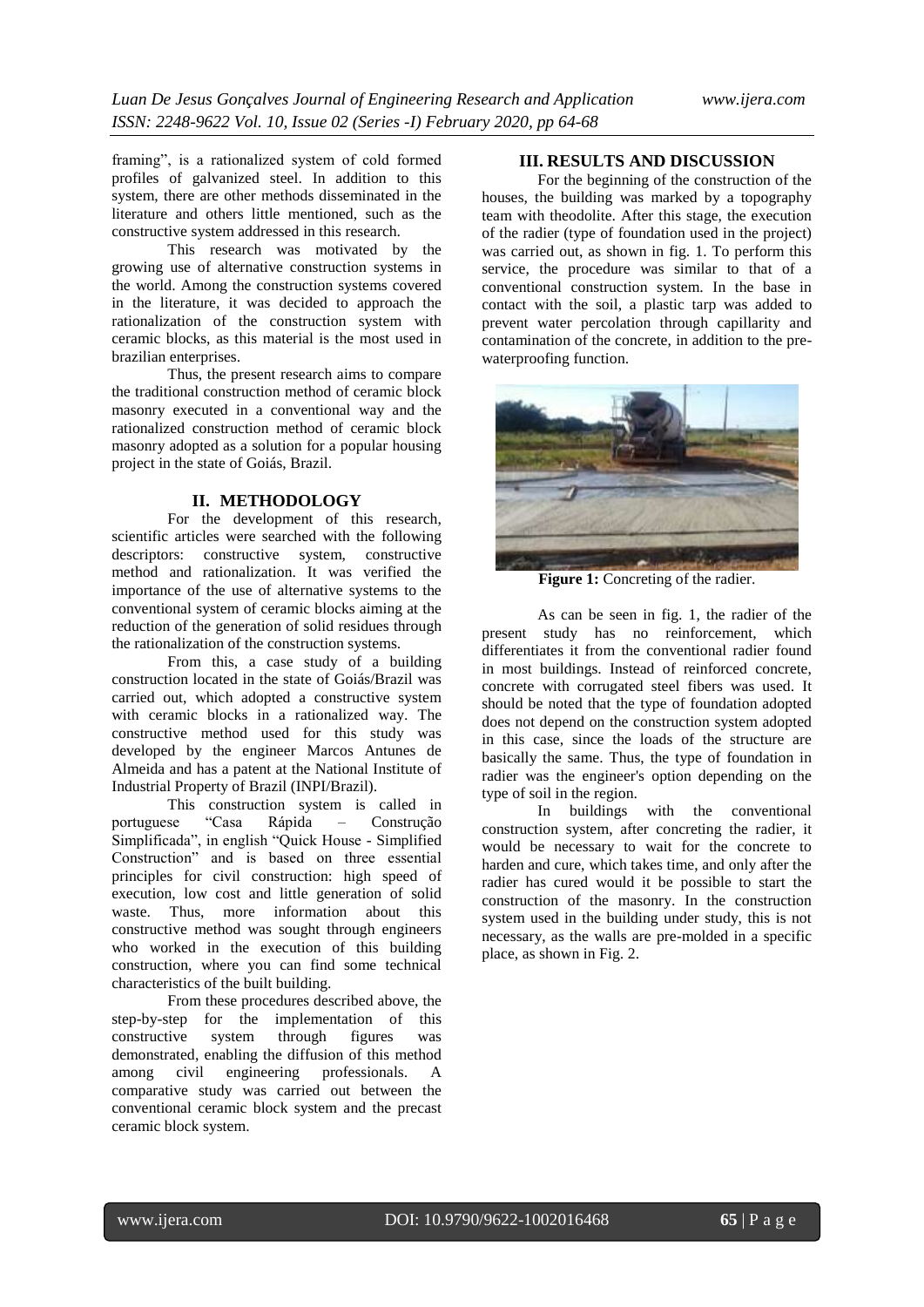

**Figure 2:** a) Assembly of ceramic blocks for the execution of precast walls; b) Execution of masonry in a conventional manner.

The precast method produces 11 cm thick walls, which reduces the cost of materials by 15%- 20%. According to the company that executes this method, losses are around 1%. As can be seen in fig. 2a), to form the precast walls, a shape fixed to the ground was used. In this shape, steel sheets were fixed to which release agent was applied for subsequent application of a thin layer of mortar.

It is noteworthy that as the ceramic blocks were executed on a flat surface, the coating mortar layer was thin, being a positive factor in the cost of the construction system. In the conventional system, as the walls are executed vertically, as seen in fig 2b), misalignment can occur, requiring the execution of a roughcast across the masonry area and a thicker layer of mortar to regularize the wall surface.

The ceramic blocks were fixed using hooks on the sides and parts above the forms. These hooks are concreted for subsequent lifting and locking the wall and also for fixing the metallic roof structure as shown in Fig. 3 detail.



**Figure 3:** Details of the concreting regions for fixing the hooks.

It is also identified in fig. 3 regions of the ceramic blocks spaced apart. These spacing between a row of blocks and another served for the passage of cold water pipes and conduits. Thus, it is not

necessary to break the blocks for the passage of pipes and conduits, reducing the generation of waste and disposal in inappropriate places, and consequently the costs of the building.

Theoretically, the regions in which the pipes and conduits pass in this construction system are more fragile, as there is the presence of a tube between the mooring of the ceramic blocks. Despite this, according to [10], it has DATec n  $\degree$  013 certification from the National System of Technical Assessments (SINAT), within the scope of the Brazilian Habitat Quality and Productivity Program (PBQP-H). Thus, it is guaranteed that this system meets the requirements of ABNT NBR 15575 [11].

During the execution of the wall, shapes are placed as shown in fig. 4, to later install the frames. The difference between this process and the conventional one is that wooden shapes are used and after the building is done they are discarded. In this method, the shape can be kept until the next building.



**Figure 4:** Frame of the door.

Looking for quick, practical and spacesaving wall executions, after the first wall is executed and reaches resistance, a steel plate is placed on top of the wall so that you can build a next wall on top of the one previously executed, as shown in fig. 5, saving space.



**Figure 5:** Finished wall for transportation.

After the construction of 4 walls, the last wall built is expected to have resistance to be lifted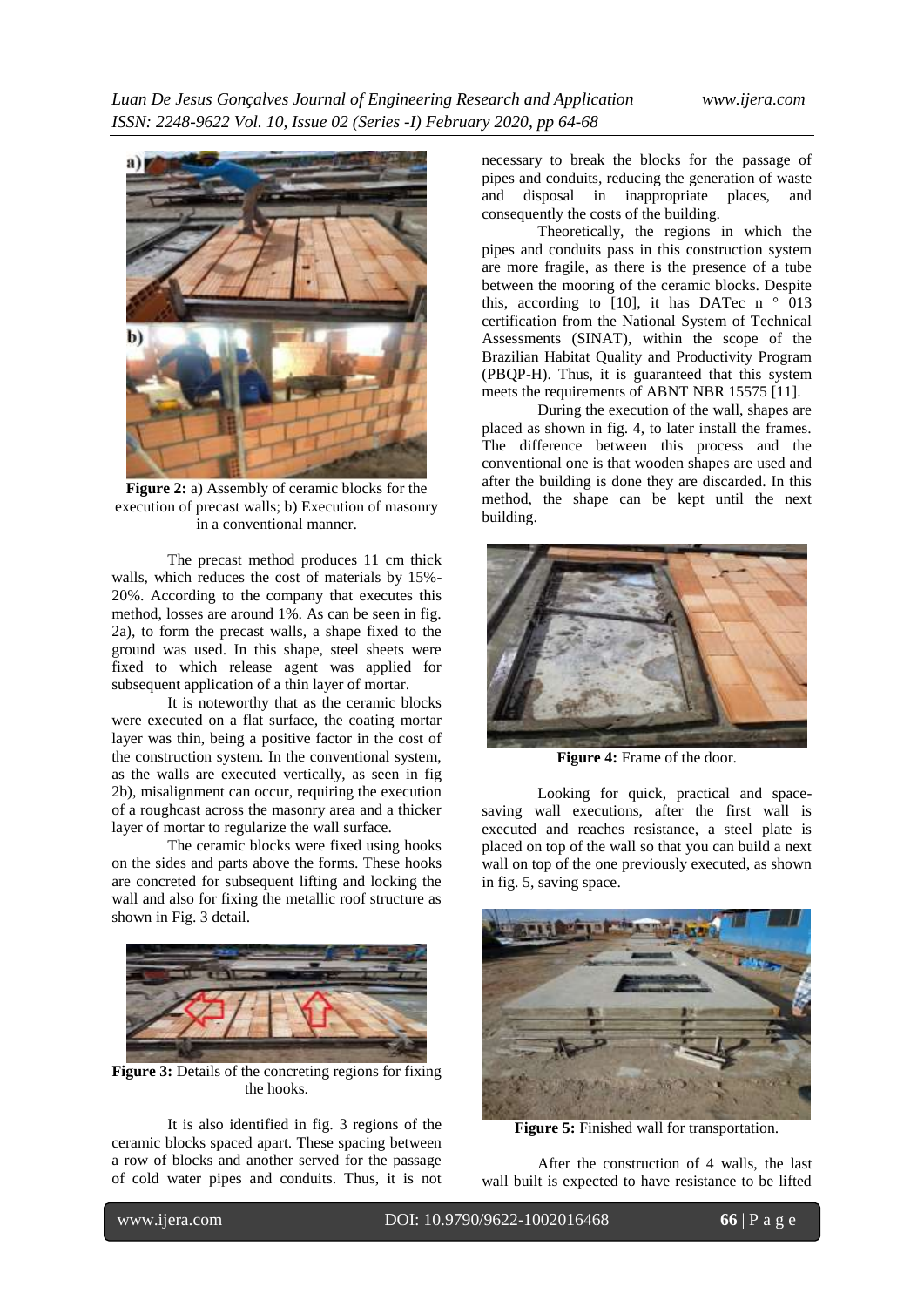# *Luan De Jesus Gonçalves Journal of Engineering Research and Application www.ijera.com ISSN: 2248-9622 Vol. 10, Issue 02 (Series -I) February 2020, pp 64-68*

by the crane. The negative point of this method is that the first wall made that has significant resistance before the others can only be removed until all the others are located. This can be solved if there is an adaptation of the method with the possibility of removing the first wall executed by sliding the shape.

As shown in fig. 6, when released for assembly, the walls are lifted by the crane to a truck that has the proper support to transport the wall to the installation place.



**Figure 6:** Lifting the precast wall.

After being placed on the truck, the precast wall is secured by its support and by ropes, as shown in fig. 7. Its movement is very slow to reduce the risk of cracks, which would bring problems in the system and the possibility of future pathologies.



**Figure 7:** Transport from the precast wall to the radier.

The system is assembled by means of a crane that hoists the precast wall and places it on the radier. A team is responsible for straightening the walls and making the locking, as shown in fig. 8.



**Figure 8:** Mounting the masonry on the radier.

After leveling checks, a team is responsible for welding the hooks as shown in fig. 9, in order to lock the structure. The system itself does not require the execution of columns and beams because it is concretized in the area of the lifting hooks, which differs from the conventional system where the structure is formed by column, beam and slab.



**Figure 9:** Locking the structure.

To optimize the time, the roof structure is made of metal profiles. It is prefabricated, transported and welded on the hooks that were used by the crane for transportation and installation, as shown in fig. 10.



**Figure 10:** Roof over metallic structure.

The hydrosanitary installations are carried out between the masonry spaces, avoiding the generation of waste. In spite of this, sometimes due to execution error it is necessary to break a small area of the wall for the splice of the tubes as shown in fig. 11a) and 11b), unlike the conventional system, it is necessary to break the wall to insert the tubes as shown in figure 11c). It is observed that even with the possible execution errors in the precast wall system, the generation of waste to correct the errors is less than in the conventional system.